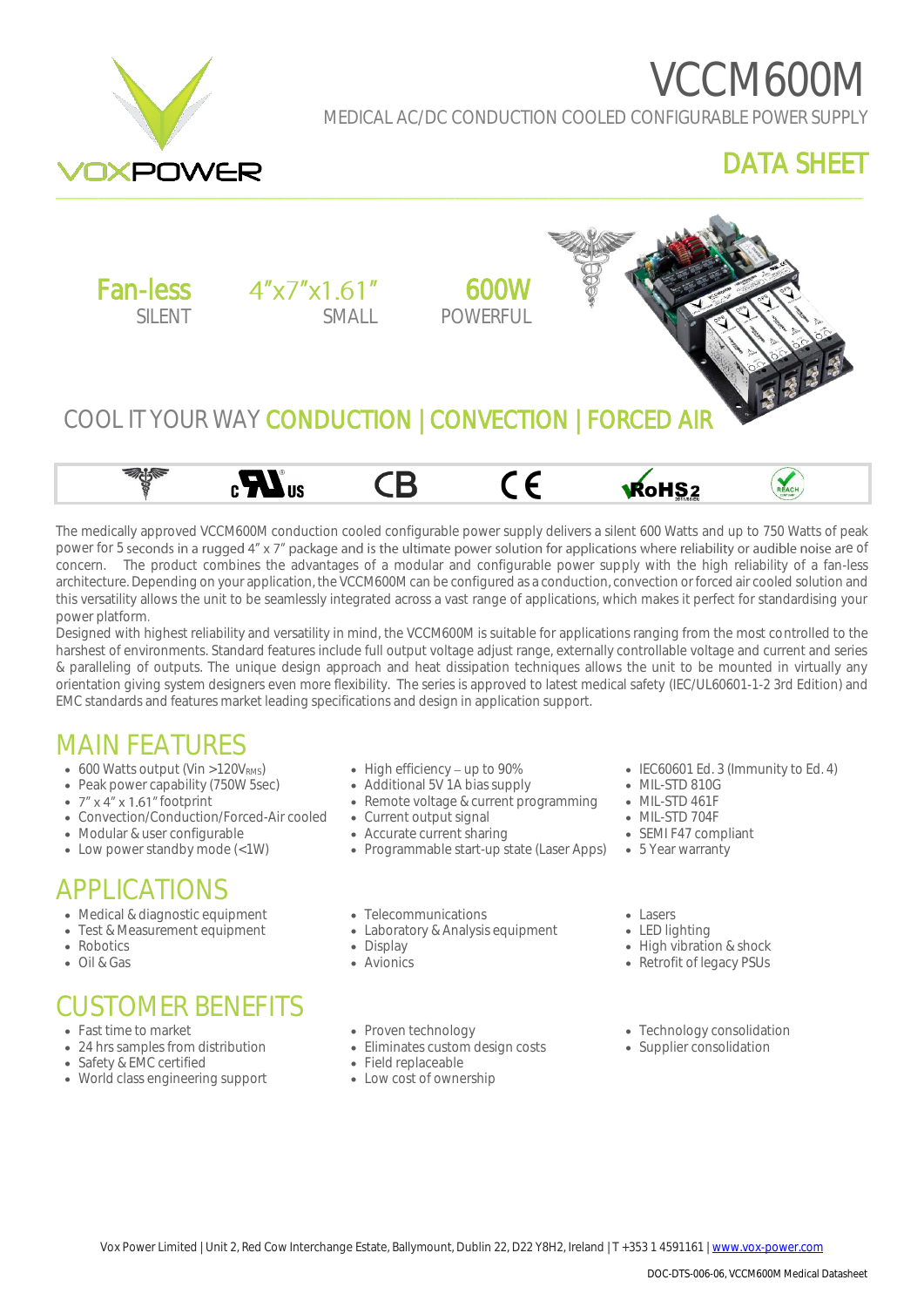## SPECIFICATIONS

| <b>INPUT MODULE SPECIFICATIONS</b> |                                                                                                                                |     |         |     |                         |
|------------------------------------|--------------------------------------------------------------------------------------------------------------------------------|-----|---------|-----|-------------------------|
| Parameter                          | <b>Details</b>                                                                                                                 | Min | Typical | Max | Units                   |
| AC Input Voltage                   | Nominal range is 100VRMs to 240VRMs                                                                                            | 85  |         | 264 | <b>VRMS</b>             |
| <b>AC Input Frequency</b>          | Contact factory for 400Hz operation.                                                                                           | 47  | 50/60   | 63  | HZ                      |
| DC Input Voltage                   | Not covered by safety approvals. Contact Vox Power.                                                                            | 120 |         | 370 | $V_{DC}$                |
| <b>Output Power Rating</b>         | De-rate linearly from 600Watts at 120V <sub>RMS</sub> to 425Watts at 85V <sub>RMS</sub>                                        |     |         | 600 | Watts                   |
| Input Current                      | 600Watts output at 120 VRMS input                                                                                              |     |         | 6   | Amps                    |
| Input Current Limit                |                                                                                                                                |     |         |     | Amps                    |
| Inrush Current                     | 265VRMS, 25°C (cold start)                                                                                                     |     |         | 20  | Amps                    |
| Fusing                             | Each line fused (5x20 Fast acting)                                                                                             |     |         | 8   | Amps                    |
| Efficiency                         | See graphs                                                                                                                     |     |         | 90  | %                       |
| No load Power consumption          | All outputs fitted and disabled/enabled                                                                                        |     | 10/21   |     | Watts                   |
| Standby Power                      | Latched off state, 120VRMS                                                                                                     |     | 0.5     |     | Watts                   |
| Power Factor                       |                                                                                                                                |     | 0.99    |     |                         |
| Holdup                             | 600Watts output at 120VRMs input                                                                                               | 17  | 20      | 21  | m <sub>S</sub>          |
| <b>UVP</b>                         | Turn on under voltage protection                                                                                               | 78  |         | 84  | <b>V</b> <sub>RMS</sub> |
| Over temperature                   | Internally monitored.                                                                                                          | 115 |         | 125 | $^{\circ}$ C            |
| Reliability <sup>(1)</sup>         | Input module                                                                                                                   |     |         | 1.1 | <b>FPMH</b>             |
|                                    | Transformer module                                                                                                             |     |         | 0.4 | <b>FPMH</b>             |
| Warranty                           | Standard terms and conditions apply                                                                                            |     |         | 5   | Years                   |
| Size                               | 177.8 (L) x 101.6 (W) x 41.0 (H). See diagram for tolerance details                                                            |     |         |     | mm                      |
| Weight                             | 650 + 100 per output module                                                                                                    |     |         |     | Grams                   |
| Note 1.                            | 30°C base & ambient, 100% load, SR332 Issue 2 Method I, Case 3, Ground, Fixed, Controlled                                      |     |         |     |                         |
|                                    | To ensure reliability, component temperatures must be maintained below recommended levels in the end application.              |     |         |     |                         |
|                                    | The "System cooling" section of the user manual should be reviewed in detail and temperatures verified in the end application. |     |         |     |                         |

|                     | <b>GLOBAL SIGNALS SPECIFICATIONS</b>                                       |       |         |         |                |
|---------------------|----------------------------------------------------------------------------|-------|---------|---------|----------------|
| Parameter           | <b>Details</b>                                                             | Min   | Typical | Max     | Units          |
| Bias Voltage        |                                                                            | 4.8   | b       | 5.2     | Volts          |
| <b>Bias Current</b> |                                                                            |       |         |         | Amps           |
| AC_OK Voltage       | Low output level/High output level                                         | 0/4.8 | 0.03/5  | 0.1/5.2 | <b>Volts</b>   |
| AC OK Current       |                                                                            |       |         | 10      | m <sub>A</sub> |
| Power Good Voltage  | Open collector output. Low output level. All slots. Absolute maximum = 6V. | 0.1   |         | 0.3     | Volts          |
| Power Good Current  | Open collector output. Current sink only. All Slots.                       |       |         | 50      | mA             |
| <b>Tsns Voltage</b> | Typical at 0°C internal temperature, 19.5mV/°C                             |       | 0.4     |         | Volts          |
| <b>Tsns Current</b> |                                                                            |       |         | 100     | <b>UA</b>      |
| Inhibit Voltage     | Low input level/High input level. All slots.                               | 0/2.5 |         | 0.8/6   | Volts          |
| Inhibit Current     | 10k input impedance. All slots.                                            |       |         |         | m <sub>A</sub> |

|              | OUTPUT MODULE SPECIFICATION SUMMARY                                                                                                                                 |                                   |     |            |             |        |             |            |       |                     |                     |                    |
|--------------|---------------------------------------------------------------------------------------------------------------------------------------------------------------------|-----------------------------------|-----|------------|-------------|--------|-------------|------------|-------|---------------------|---------------------|--------------------|
| <b>MODEL</b> |                                                                                                                                                                     | Output Voltage                    |     | Output     | Rated       | Peak.  | Load        | Line       | Cross | Ripple &            | FPMH <sup>(1)</sup> | Feature            |
|              | Min                                                                                                                                                                 | Nom.                              | Max | Current    | Power       | Power  | Rea.        | Rea        | Rea.  | <b>Noise</b>        |                     | Set <sup>(2)</sup> |
| <b>OPA</b>   | .5V                                                                                                                                                                 | 5V                                | .5V | 25A        | 25W         | 187.5W | $\pm 50$ mV | $\pm 5$ mV | ±10mV | 50mV <sub>PP</sub>  | 0.5                 | <b>ABCDEFG</b>     |
| <b>OPB</b>   | 4.5V                                                                                                                                                                | 12V                               | 15V | <b>15A</b> | <b>150W</b> | 225W   | ±100mV      | ±12mV      | ±24mV | 120mV <sub>PP</sub> | 0.5                 | <b>ABCDEFG</b>     |
| <b>OPC</b>   | 9V                                                                                                                                                                  | 24V                               | 30V | 7.5A       | 150W        | 225W   | $+150mV$    | $+24$ mV   | ±48mV | 240mV <sub>PP</sub> | 0.5                 | ABCDEFG            |
| <b>OPD</b>   | <b>18V</b>                                                                                                                                                          | 48V                               | 58V | 3.75A      | <b>150W</b> | 217.5W | ±300mV      | ±48mV      | ±96mV | 480mV <sub>PP</sub> | 0.5                 | ABCDEFG            |
| Note 1       | Output module, 30°C base, 100% load, SR332 issue 2 Method I, Case 3, Ground, Fixed, Controlled                                                                      |                                   |     |            |             |        |             |            |       |                     |                     |                    |
| Note 2.      | $A =$ Remote Sense, B = External Voltage control, C = External constant current control, D = Current output signal, E = Current share, F = Over Voltage protection, |                                   |     |            |             |        |             |            |       |                     |                     |                    |
|              |                                                                                                                                                                     | $G =$ Over temperature protection |     |            |             |        |             |            |       |                     |                     |                    |

| SAFETY SPECIFICATIONS     |                                             |             |                 |                |  |
|---------------------------|---------------------------------------------|-------------|-----------------|----------------|--|
| Parameter                 | <b>Details</b>                              | Max         | Units           | <b>Notes</b>   |  |
|                           | Input to Output (2 MOPP)                    | 4000        | V <sub>AC</sub> |                |  |
|                           | Input to J2 standby control (2 MOPP)        | 4000        | V <sub>AC</sub> |                |  |
| <b>Isolation Voltages</b> | Input to Chassis (1 MOPP)                   | 1500        | V <sub>AC</sub> |                |  |
|                           | Global signals (J3) to Output/Chassis       | 500         | V <sub>DC</sub> |                |  |
|                           | Output to Output/Chassis (Standard modules) | 500         | $V_{\text{DC}}$ |                |  |
| Earth Leakage Current     | Normal condition, 264Vac, 63Hz, 25°C        | 200         | $U\rightarrow$  |                |  |
| Touch Leakage Current     | Standard modules NC/SFC                     | 20/200      | uA              |                |  |
| Patient Leakage Current   | Standard modules 264Vac. 63Hz. 25°C NC/SFC  | $- - - - -$ | uA              | Not applicable |  |

| INSTALLATION SPECIFICATIONS                         |                        |                            |                 |  |  |  |
|-----------------------------------------------------|------------------------|----------------------------|-----------------|--|--|--|
| Details<br><b>Details</b><br>Parameter<br>Parameter |                        |                            |                 |  |  |  |
| Equipment class                                     |                        | Flammability Rating        | 94V-2           |  |  |  |
| Overvoltage category                                |                        | Ingress protection rating  | IP10            |  |  |  |
| Material Group                                      | IIIb (indoor use only) | ROHS compliance            | 2011/65/EU      |  |  |  |
| Pollution degree                                    |                        | Intended usage environment | Home Healthcare |  |  |  |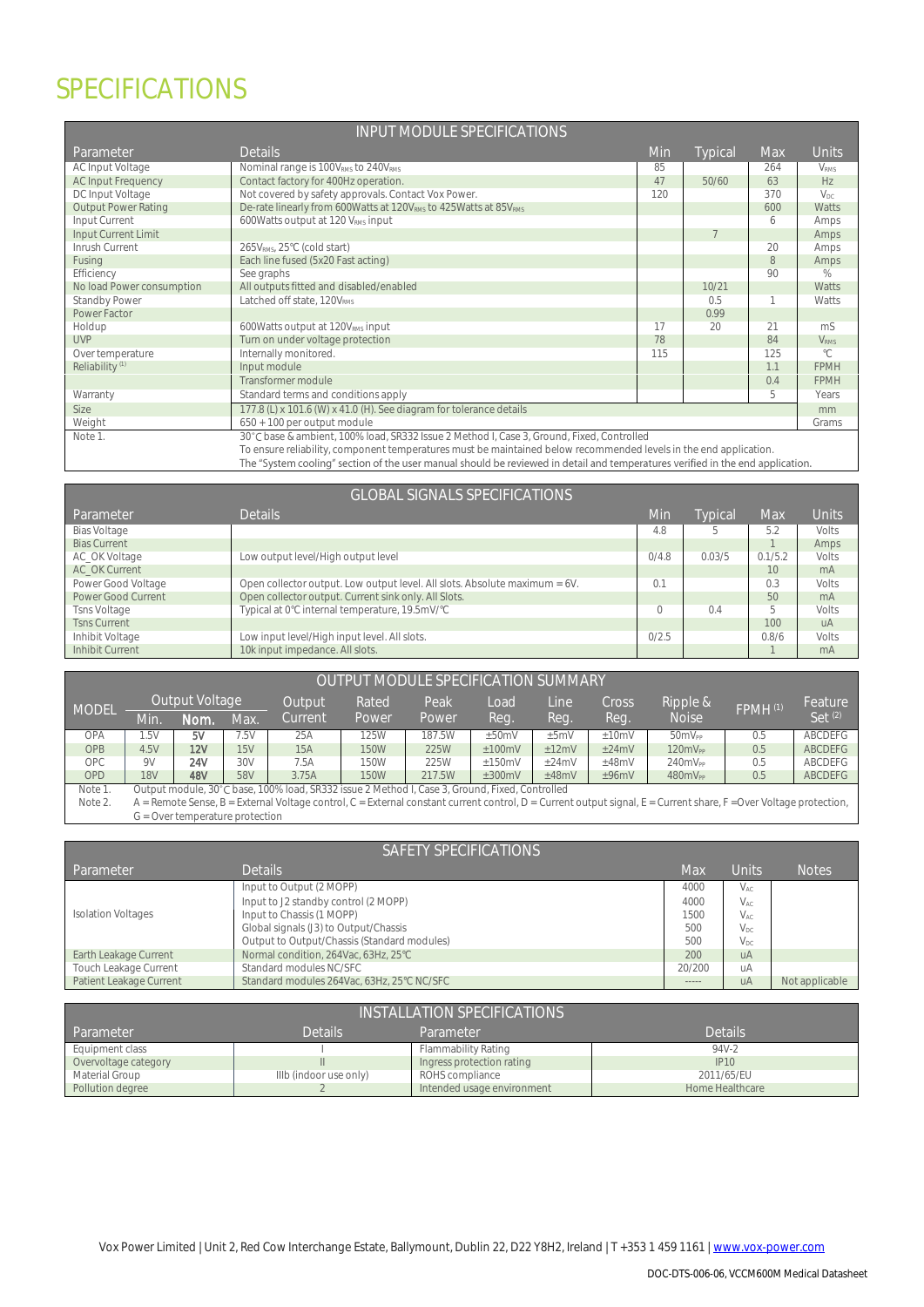|                 | ENVIRONMENTAL SPECIFICATIONS                                                                                                                                                                                                                                                                                                                                                                        |        |                 |             |               |                                  |
|-----------------|-----------------------------------------------------------------------------------------------------------------------------------------------------------------------------------------------------------------------------------------------------------------------------------------------------------------------------------------------------------------------------------------------------|--------|-----------------|-------------|---------------|----------------------------------|
| Parameter       | <b>Details</b>                                                                                                                                                                                                                                                                                                                                                                                      |        | Non-Operational | Operational |               |                                  |
|                 |                                                                                                                                                                                                                                                                                                                                                                                                     | Min    | Max             | Min         | <b>Max</b>    | Units                            |
| Air Temperature | Operational limits subject to appropriate de-ratings                                                                                                                                                                                                                                                                                                                                                | $-51$  | $+85$           | $-40^{(1)}$ | 70            | °C                               |
| Humidity        | Relative, non-condensing                                                                                                                                                                                                                                                                                                                                                                            | 5.     | 95              | 5           | 95            | $\%$                             |
| Altitude        |                                                                                                                                                                                                                                                                                                                                                                                                     | $-200$ | 5000            | $-200$      | 3000          | m                                |
| Shock           | EN 60068-2-27: Half sine, 3 axes, 3 positive & 3 negative.<br>810G: Method 516.6, Procedure IV, Transit drop                                                                                                                                                                                                                                                                                        |        | 50.11           |             | 30,18         | q, mS                            |
| Vibration       | EN 60068-2-6: Sine, 10 - 500 Hz, 3 axes, 1 oct/min., 10 cycles each axis<br>EN 60068-2-64: Random, 5 - 500 Hz, 3 axes, 30 min.<br>810G: Method 514.6, Procedure I (General Vibration)<br>Category 4 (Trucks & Trailers, Composite wheeled vehicle), Figure 514.6C-3.<br>Category 7 (Aircraft, Jet cargo), Figure 514.6C-5 General exposure<br>Category 24, (All, Minimum integrity) Figure 514.6E-1 |        | 0.02.2.56       |             | 2<br>0.0122.1 | g<br>$q^2$ /Hz, g <sub>RMS</sub> |
| Thermal shock   | MIL-STD-810G Method 503.5 Procedure I-C. Multi-cycle. 3 shocks.                                                                                                                                                                                                                                                                                                                                     | $-51$  | 85              |             |               | $^{\circ}$ C.                    |
| Notes           | 1. Some specifications may not be met below -20°C.                                                                                                                                                                                                                                                                                                                                                  |        |                 |             |               |                                  |

ELECTROMAGNETIC COMPLIANCE - EMISSIONS Phenomenon Basic EMC Standard Test Details<br>
Radiated emissions, electric field (Standard Basic EMC Standard Class B compliant<br>
Radiated emissions, electric field, 30Hz-18GHz. MIL-STD-461F: RE102 (Ground, Fixed) Compliant ( Radiated emissions, electric field EN55011/22<br>
Radiated emissions, electric field, 30Hz-18GHz. MIL-STD-461F: RE102 (Ground, Fixed) Radiated emissions, electric field, 30Hz-18GHz. MIL-STD-461F: RE102 (Ground, Fixed) Compliant (When Conducted emissions ENS5011/22, FCC part 15, CISPR 22/11 Class B compliant EN55011/22, FCC part 15, CISPR 22/11 Class B compliant (External filter may be required)<br>
Compliant (External filter may be required) Conducted emissions, power leads, 10kHz-10Mhz. MIL-STD-461F: CE102 Compliant (Compliant Filter may be required) to the required of the required of the required of the required of the required of the required of the require Harmonic Distortion **IEC61000-3-2** Compliant Compliant Research Compliant Research Compliant Research Compliant Research Compliant Research Compliant Research Compliant Research Compliant Research Compliant Research Compli Flicker & Fluctuation

| ELECTROMAGNETIC COMPLIANCE - IMMUNITY                     |                              |                                                                   |  |  |  |  |
|-----------------------------------------------------------|------------------------------|-------------------------------------------------------------------|--|--|--|--|
| Phenomenon                                                | <b>Basic EMC Standard</b>    | <b>Test Details</b>                                               |  |  |  |  |
| Electrostatic discharge                                   | IFC61000-4-2                 | Test level 4: 15kV air, 8kV contact, IEC60601-1-2:2014 compliant  |  |  |  |  |
| Radiated RF FM fields                                     | IFC61000-4-3                 | Test Level 3: (10V/m, 80MHz-2.7GHz) sine wave AM 80% 1kHz         |  |  |  |  |
| Proximity fields from RF wireless communications          | IFC61000-4-3                 | Test levels as per IEC60601-1-2:2014 Table 9                      |  |  |  |  |
| equipment                                                 |                              |                                                                   |  |  |  |  |
| Radiated susceptibility, electric field, 2 MHz to 40 GHz. | MIL-STD-461F: RS103          | 20V                                                               |  |  |  |  |
| <b>Flectrical Fast Transients/bursts</b>                  | IFC61000-4-4                 | Test Level 3: (2kV Power, 1kV I/O) 5kHz(ed3) & 100kHz(ed4)        |  |  |  |  |
| Conducted susceptibility, Bulk cable injection, impulse   | MIL-STD-461F: CS115          |                                                                   |  |  |  |  |
| excitation                                                |                              |                                                                   |  |  |  |  |
| Surges                                                    | IFC61000-4-5                 | Test Level 3: 1kV L-N, 2kV L-E. As per IEC60601-1-2:2014          |  |  |  |  |
| Conducted susceptibility, damped sinusoidal transients,   | MIL-STD-461F: CS116          |                                                                   |  |  |  |  |
| cables and power leads, 10kHz-100MHz                      |                              |                                                                   |  |  |  |  |
| Shipboard Electric Power. Voltage Spike Test              | MIL-STD-1399, SECTION 300A   | Type 1, 115V 60Hz single phase                                    |  |  |  |  |
| Conducted disturbances induced by RF fields               | IEC61000-4-6                 | Test Level 3: 10V, 0.15 to 80Mhz sine wave AM 80% 1kHz            |  |  |  |  |
| Conducted susceptibility, power leads, 30Hz-150kHz        | MII-STD-461E: CS101          |                                                                   |  |  |  |  |
| Conducted susceptibility, Bulk cable injection, 10kHz-    | MIL-STD-461F: CS114          |                                                                   |  |  |  |  |
| 200Mhz                                                    |                              |                                                                   |  |  |  |  |
| Power Frequency Magnetic Fields                           | IFC61000-4-8                 | Test level 4: 30A/m 50Hz                                          |  |  |  |  |
| Radiated susceptibility, Magnetic field, 30Hz-100kHz      | MIL-STD-461F: RS101          |                                                                   |  |  |  |  |
| Voltage Dips                                              | IEC61000-4-11 <sup>(2)</sup> | 0% 10ms, 0% 20ms (Criterion A)                                    |  |  |  |  |
|                                                           |                              | 70% 0.5s, 40% 200mS (Criterion A at 240V and Criterion B at 100V) |  |  |  |  |
| <b>Voltage Sag Immunity</b>                               | SEMI-F47-0706 <sup>(2)</sup> | 0% 20mS, 80% 1s,80% 10s,90% continuous (Criterion A)              |  |  |  |  |
|                                                           |                              | 70% 0.5s, 50% 200mS (Criterion A at 240V and Criterion B at 100V) |  |  |  |  |
|                                                           |                              | Criterion A is achieved for full power when Vin >=160V            |  |  |  |  |
|                                                           |                              | Criterion A is achieved at all input voltages when Pout <= 350W   |  |  |  |  |
| Voltage interruptions                                     | IFC61000-4-11                | 0% 250/300 cycle as per IEC60601-1-2:2014 (Criterion B)           |  |  |  |  |
| Aircraft Electric Power Characteristic                    | MIL-STD-704F                 | SAC102,104,105,109,110 (MIL-HDBK-704-2) &                         |  |  |  |  |
|                                                           |                              | SXF102,104,105,109,110 (MIL-HDBK-704-6)                           |  |  |  |  |

Notes:<br>1

Criterion A = No degradation of performance or loss of function.

Criterion B = Temporary degradation of performance or loss of function is allowed, provided the function is self-recoverable.<br>Criterion C = Temporary loss of function is allowed but requires operator intervention to recove

| AGENCY APPROVALS                               |                                                                                           |             |  |  |
|------------------------------------------------|-------------------------------------------------------------------------------------------|-------------|--|--|
| <b>Standard</b>                                | <b>Details</b>                                                                            | File        |  |  |
| IEC 60601-1:2005/AMD1:2012/COR1:2014           | 3rd Edition                                                                               | UL: E316486 |  |  |
| UL60601-1:2006                                 |                                                                                           |             |  |  |
| CAN/CSA - C22.2 No. 60601 - 1:14 - Edition 3   | Medical Equipment Part 1: General requirements for basic Safety and essential Performance |             |  |  |
| ANSI/AAMI ES60601-1(2005 + C1:09 + A2:10)      | Medical Equipment Part 1: General requirements for basic Safety and essential Performance |             |  |  |
| CE MARK                                        | LVD 2014/35/EU, EMC 2014/30/EU                                                            |             |  |  |
| CB certificate and report available on request |                                                                                           |             |  |  |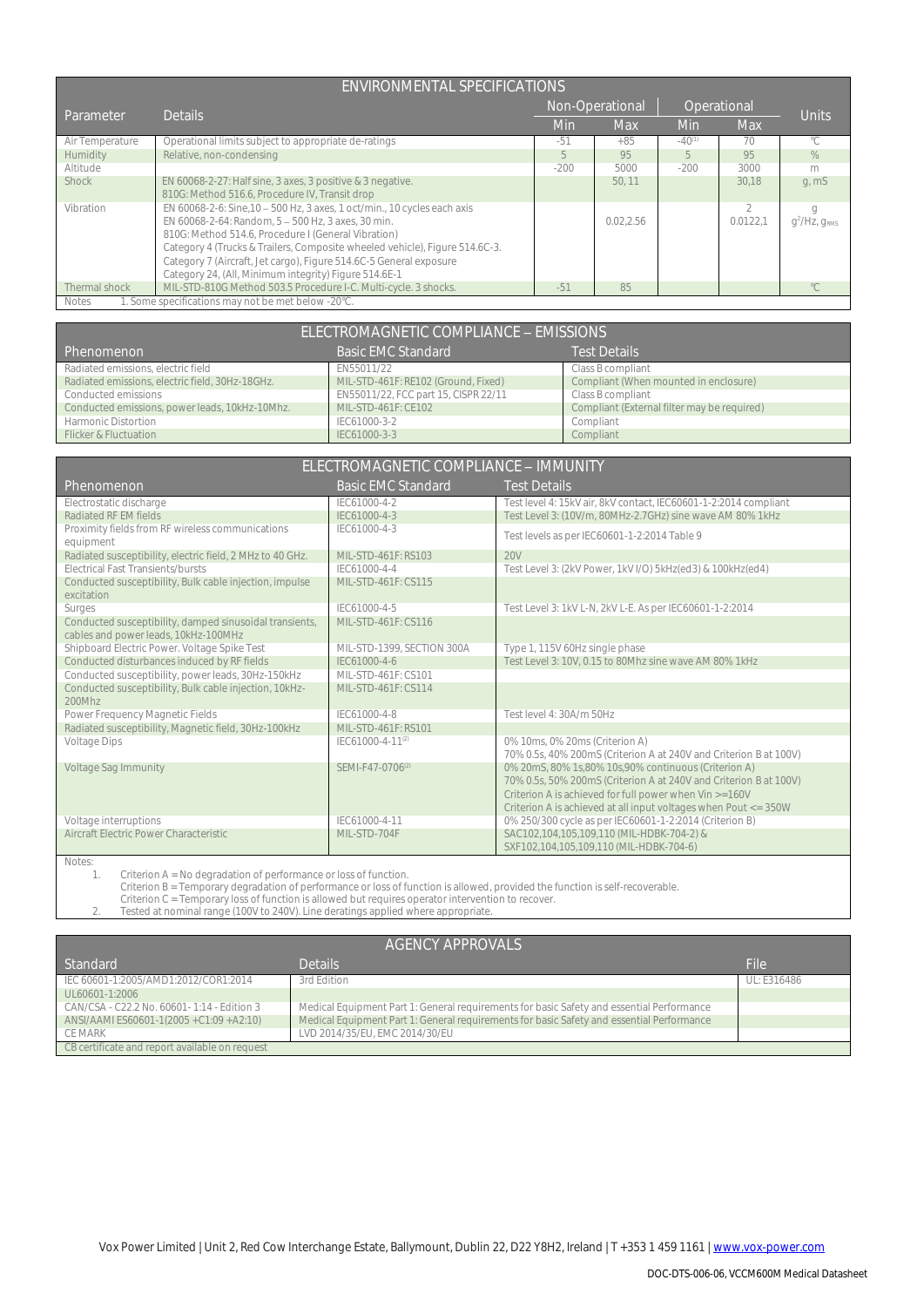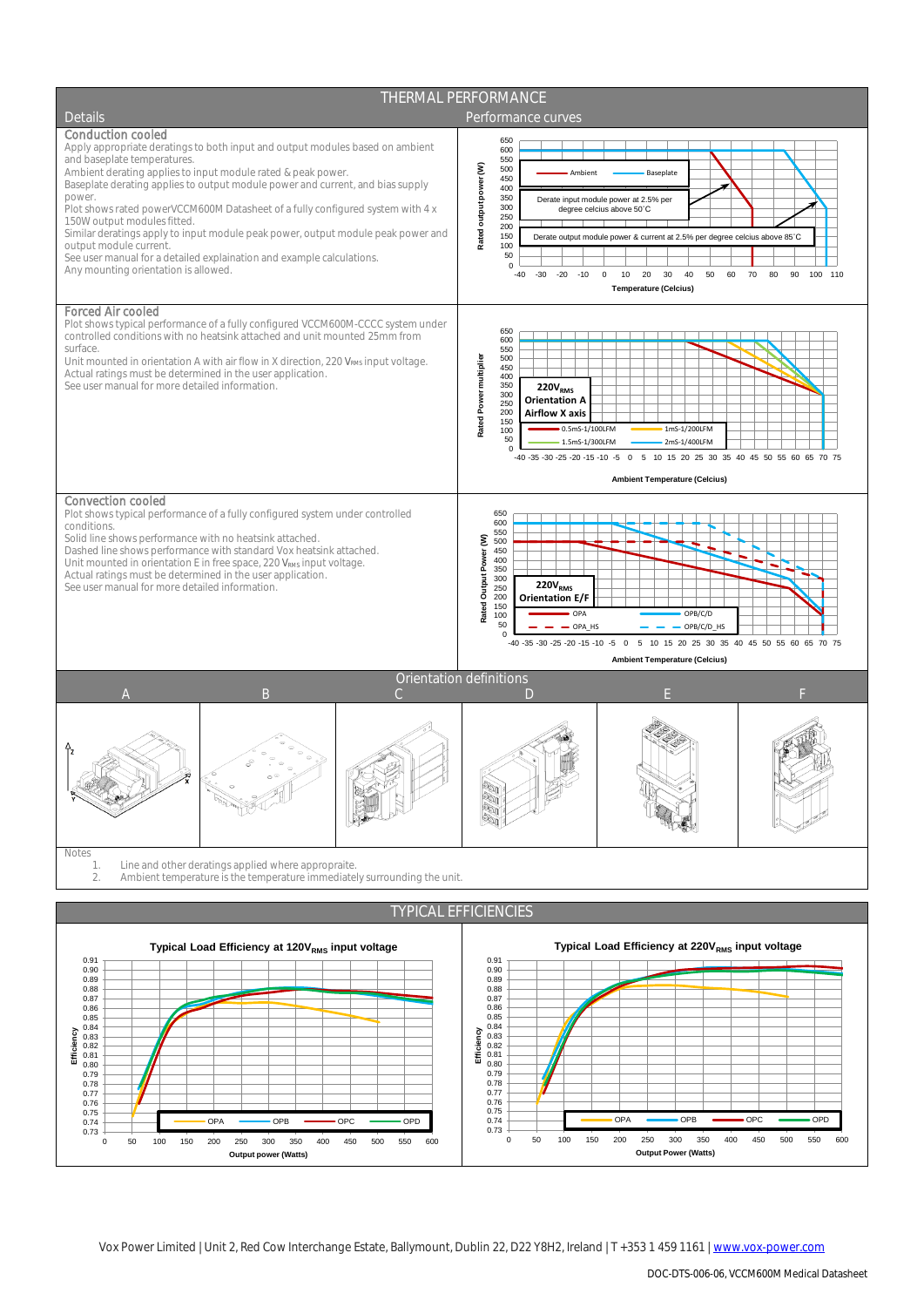